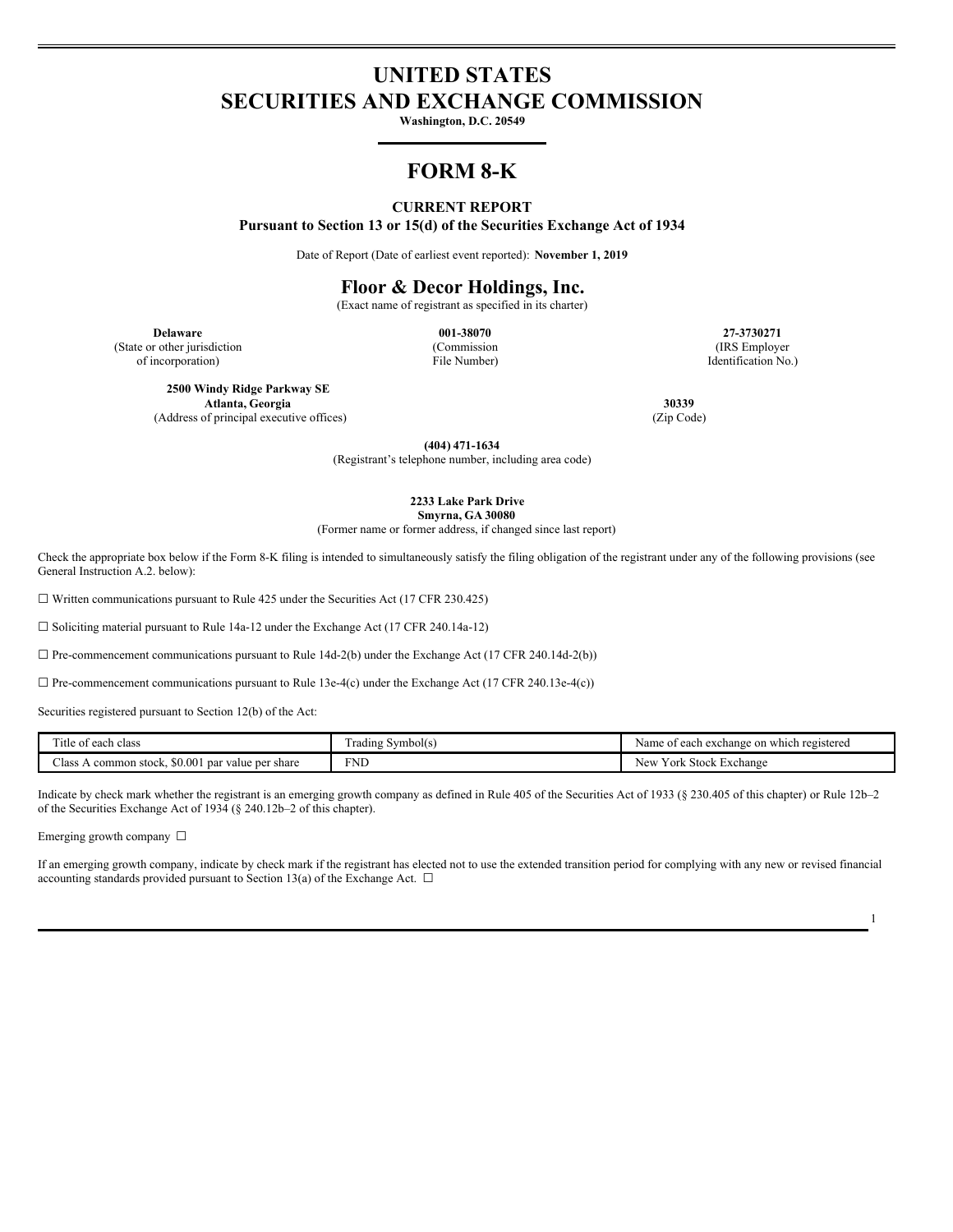#### **Item 2.02 Results of Operations and Financial Condition.**

On November 1, 2019, Floor & Decor Holdings, Inc. (the "Company") issued a press release announcing its financial results for the quarter ended September 26, 2019. The text of the press release is included as Exhibit 99.1 to this Form 8-K.

The information disclosed under this Item 2.02, including Exhibit 99.1 hereto, is being furnished and shall not be deemed "filed" for purposes of Section 18 of the Securities Exchange Act of 1934 and shall not be deemed incorporated by reference into any filing made under the Securities Act of 1933, except as expressly set forth by specific reference in such filing.

| Item 9.01. | <b>Financial Statements and Exhibits.</b> |
|------------|-------------------------------------------|
| (d)        | Exhibits:                                 |

Exhibit Number Description

[99.1](#page-8-0) Press Release, dated [November](#page-8-0) 1, 2019

2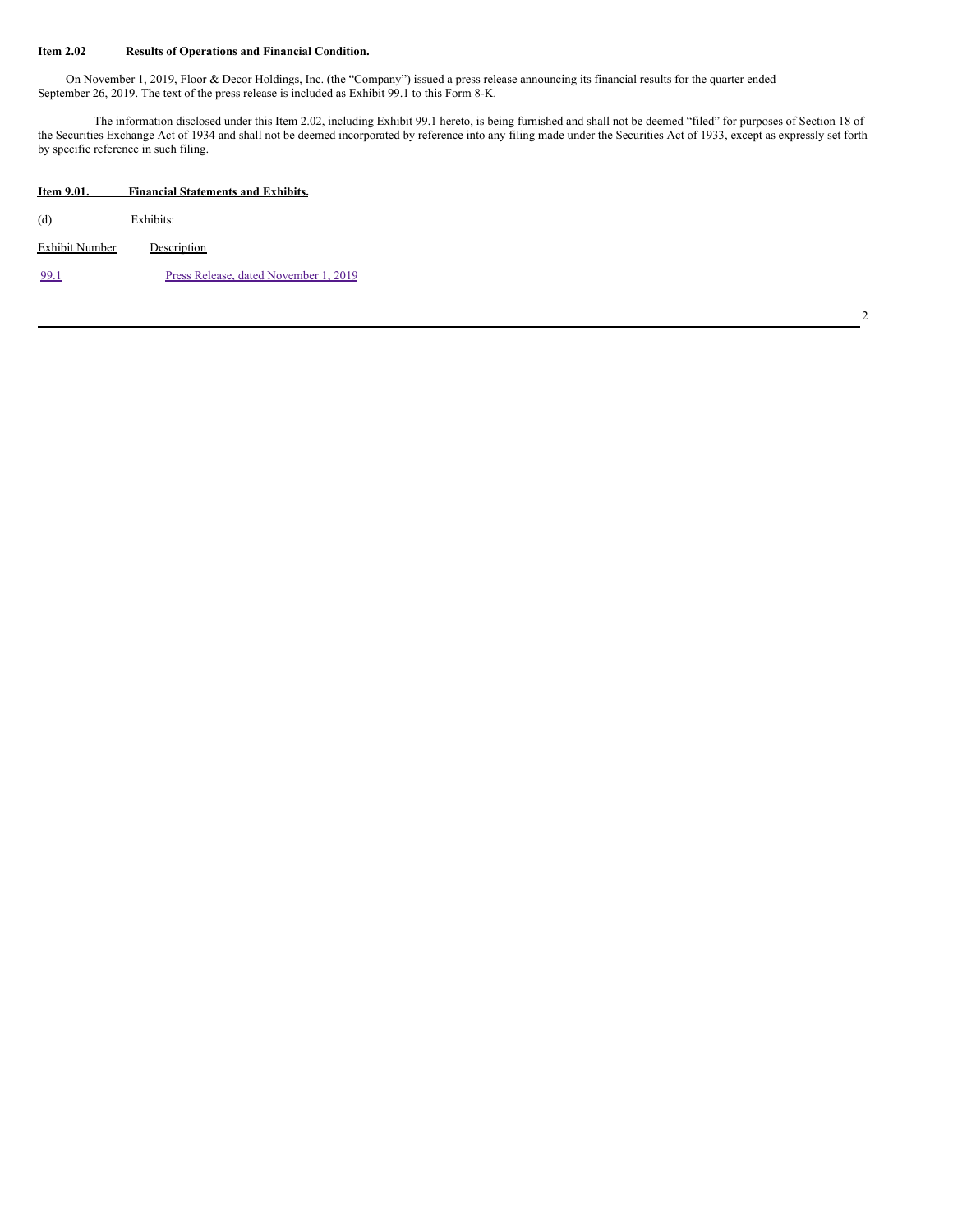#### **SIGNATURES**

Pursuant to the requirements of the Securities Exchange Act of 1934, the registrant has duly caused this report to be signed on its behalf by the undersigned hereunto duly authorized.

FLOOR & DECOR HOLDINGS, INC.

Date: November 1, 2019 By: /s/ David V. Christopherson

Name: David V. Christopherson Title: Executive Vice President, General Counsel, and Secretary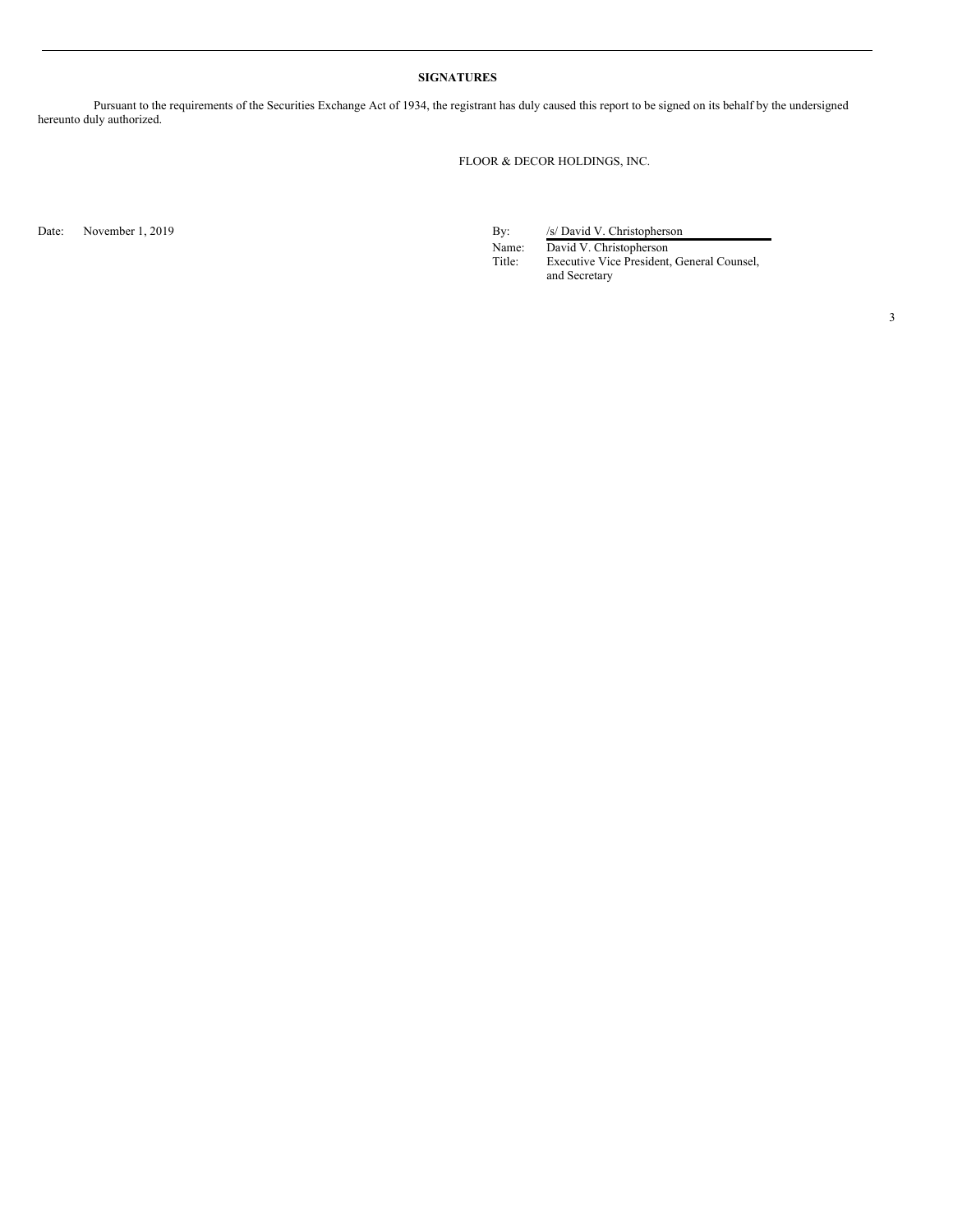# **Floor & Decor Holdings, Inc. Announces Third Quarter Fiscal 2019 Financial Results**

- *Net sales increased 19.5% from the third quarter 2018 to \$521.1 million*
- Comparable store sales increased 4.6% from the third quarter 2018; Comparable store sales excluding Houston increased 6.0%
- Diluted earnings per share ("EPS") increased 56.0% to \$0.39 from \$0.25 in the third quarter 2018; Adjusted diluted EPS increased 12.5% to \$0.27 from *\$0.24 in the third quarter 2018*
- *Provides fourth quarter and updates full year fiscal 2019 sales and earnings outlook*

ATLANTA--(BUSINESS WIRE)--November 1, 2019--Floor & Decor Holdings, Inc. (NYSE: FND) ("We," "Our," the "Company," or "Floor & Decor") announces its financial results for the third quarter of fiscal 2019, which ended September 26, 2019.

Tom Taylor, Chief Executive Officer, stated, "We are pleased with our third quarter 2019 earnings results as we delivered 19.5% sales growth and earnings per share that exceeded the high-end of our expectations, despite an estimated 70 basis point headwind to our comparable store sales caused by Hurricane Dorian. Our third quarter comparable store sales growth accelerated from our second quarter, in-line with our expectations. We remain particularly pleased with our new stores – the class of 2019 is currently on track to be our best class of new stores from a first year sales perspective. Collectively, the performance of our new stores, the sales trends in our existing stores, and select price increases to offset the impact of tariffs leads us to believe that we will continue to experience an acceleration in our sales trend into the fourth quarter of 2019. We remain very pleased with our merchandising and supply chain teams' efforts to mitigate the impact of tariffs on our product costs and continue to expect a meaningful decline in the percentage of our purchase orders that originate from China by the end of 2019. While we are pleased with our third quarter results, we have updated our fourth quarter and full year outlook to reflect a softer-than-expected start to the fourth quarter."

Mr. Taylor continued, "In the third quarter, we successfully opened seven new warehouse stores, ending the quarter with 113 warehouse stores, up 18.9% from 95 warehouse stores as of the end of the third quarter of 2018. As we look to the remainder of fiscal 2019, we expect to open seven new stores, leading to another year of 20.0% unit growth. We believe our third quarter and year-to-date 2019 results continue to validate the strength of our value proposition in the hard-surface flooring industry. I would like to thank all our associates for their hard work and their exceptional service to our customers."

Please see "Comparable Store Sales" below for information on how the Company calculates its comparable store sales growth.

#### **For the Thirteen Weeks Ended September 26, 2019**

- Net sales increased 19.5% to \$521.1 million from \$435.9 million in the third quarter of fiscal 2018. Comparable store sales increased 4.6%. Comparable store sales excluding Houston increased 6.0%.
- The Company opened seven new stores during the third quarter of fiscal 2019, ending the quarter with 113 warehouse format stores.
- Operating income decreased 8.3% to \$31.4 million from \$34.2 million in the third quarter of fiscal 2018. Operating margin decreased 190 basis points to 6.0%. The third quarter of fiscal 2019 included a \$4.1 million impairment of our right-of-use asset related to our former Store Support Center.
- $\bullet$ Net income increased 54.2% to \$41.0 million compared to \$26.6 million in the third quarter of fiscal 2018. Diluted EPS was \$0.39 compared to \$0.25 in the third quarter of fiscal 2018.
- Adjusted net income\* increased 9.9% to \$28.1 million compared to \$25.5 million in the third quarter of fiscal 2018. Adjusted diluted EPS\* was \$0.27 compared to \$0.24 in the third quarter of fiscal 2018, an increase of 12.5%.
- Adjusted EBITDA\* increased 16.8% to \$57.1 million compared to \$48.9 million in the third quarter of fiscal 2018.

#### **For the Thirty-nine Weeks Ended September 26, 2019**

- Net sales increased 19.3% to \$1,518.5 million from \$1,273.1 million in the same period of fiscal 2018. Comparable store sales increased 3.6%. Comparable store sales excluding Houston increased 6.2%.
- The Company opened thirteen new stores and relocated one store during the thirty-nine weeks ended September 26, 2019.
- Operating income increased 8.4% to \$117.1 million from \$108.0 million in the same period of fiscal 2018. Operating margin decreased 80 basis points to 7.7%. The third quarter of fiscal 2019 included a \$4.1 million impairment of our right-of-use asset related to our former Store Support Center.
- Net income increased 17.3% to \$115.3 million compared to \$98.3 million in the same period of fiscal 2018. Diluted EPS was \$1.10 compared to \$0.94 in the same period of fiscal 2018.
- Adjusted net income\* increased 15.8% to \$93.4 million compared to \$80.6 million in the same period of fiscal 2018. Adjusted diluted EPS\* was \$0.89 compared to \$0.77 in the same period of fiscal 2018, an increase of 15.6%.
- Adjusted EBITDA\* increased 24.7% to \$183.8 million compared to \$147.4 million in the same period of fiscal 2018.

\*Non-GAAP financial measures. Please see "Non-GAAP Financial Measures" and "Reconciliation of GAAP to Non-GAAP Financial Measures" below for more *information.*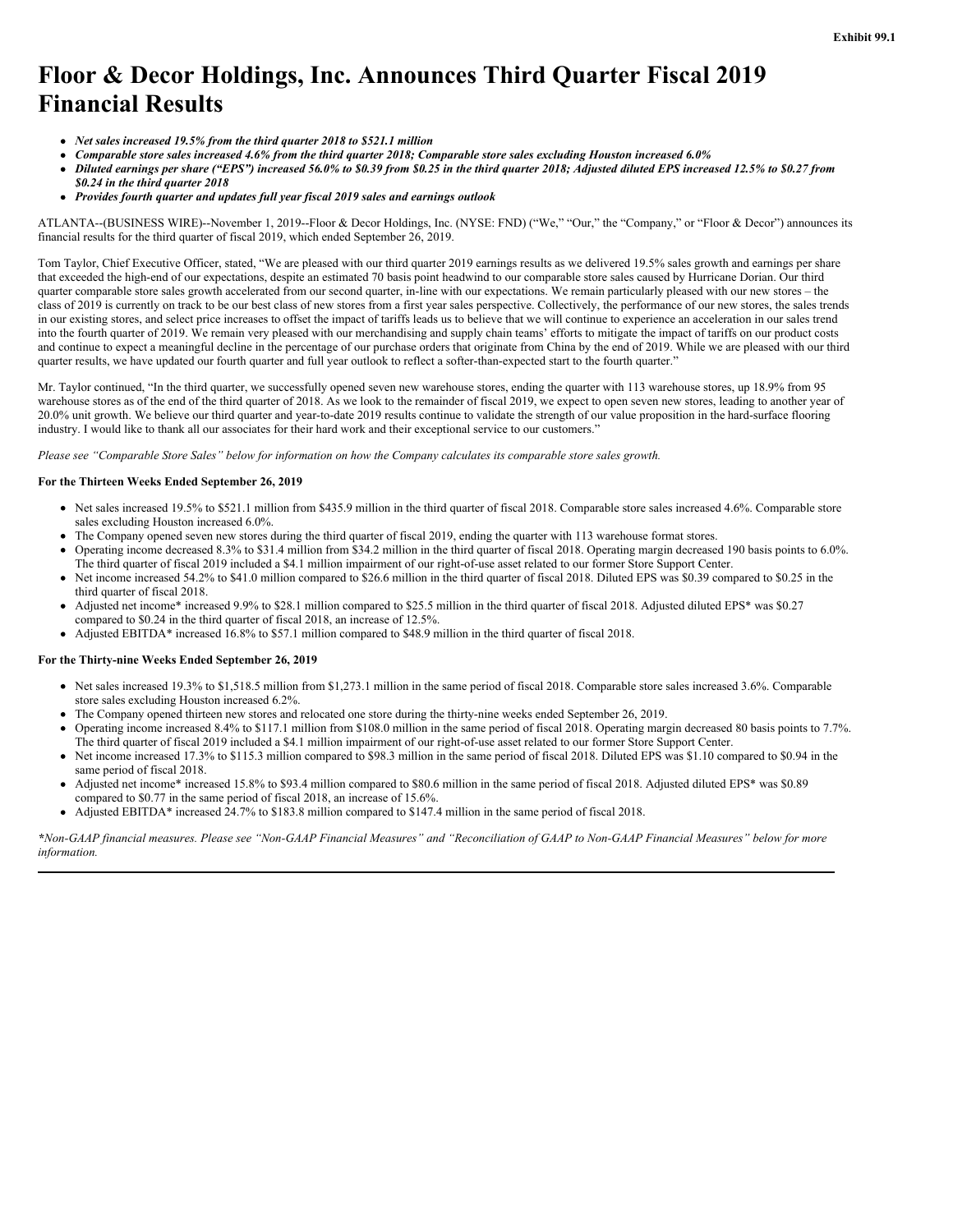#### **Fourth Quarter and Fiscal 2019 Sales and Earnings Outlook**

(In millions, except EPS and store count)

|                                             | <b>Thirteen Weeks Ending</b>           |                                        |
|---------------------------------------------|----------------------------------------|----------------------------------------|
|                                             | 12/26/2019                             |                                        |
| Net sales                                   | $$523 - $529$                          |                                        |
| Comparable store sales                      | 4.0% to $5.0\%$                        |                                        |
| <b>GAAP</b> diluted EPS                     | $$0.18 - $0.19$                        |                                        |
| Adjusted diluted EPS                        | $$0.20 - $0.21$                        |                                        |
| Diluted weighted average shares outstanding | 105.4                                  |                                        |
| <b>Adjusted EBITDA</b>                      | $$52.1 - $54.0$                        |                                        |
| Warehouse format store count                | 120                                    |                                        |
| New warehouse format stores                 |                                        |                                        |
|                                             | <b>Updated Outlook</b>                 | <b>Prior Outlook</b>                   |
|                                             | <b>Year Ending</b>                     | <b>Year Ending</b>                     |
|                                             | 12/26/2019                             | 12/26/2019                             |
| Net sales                                   | $$2,041 - $2,047$                      | $$2,060 - $2,075$                      |
| Comparable store sales                      | 3.7% to 4.0%                           | 4.5% to 5.5%                           |
| <b>GAAP</b> diluted EPS                     | $$1.28 - $1.29$                        | $$1.14 - $1.18$                        |
| <b>Adjusted diluted EPS</b>                 | $$1.09 - $1.10$                        | $$1.09 - $1.12$                        |
| Diluted weighted average shares outstanding | 104.9                                  | 104.7                                  |
| <b>Adjusted EBITDA</b>                      | $$235.8 - $237.7$                      | $$238.0 - $243.0$                      |
| Depreciation and amortization               | Approximately \$73.2                   | Approximately \$74.3                   |
| Interest expense                            | Approximately \$9.3                    | Approximately \$9.8                    |
| Tax rate                                    | 23.3% for the remainder of fiscal 2019 | 23.3% for the remainder of fiscal 2019 |
| Warehouse format store count                | 120                                    | 120                                    |
| New warehouse format stores                 | 20                                     | 20                                     |
| Capital Expenditures                        | $$203 - $213$                          | $$205 - $215$                          |

The above guidance includes certain non-GAAP financial measures (namely Adjusted EBITDA and Adjusted diluted EPS). Please see "Non-GAAP Financial Measures" and "Reconciliation of GAAP to Non-GAAP Financial Measures" below for more information.

#### **Conference Call Details**

A conference call to discuss the third quarter fiscal 2019 financial results is scheduled for today, November 1, 2019, at 9:00 a.m. Eastern Time. A live audio webcast of the conference call, together with related materials, will be available online at ir.flooranddecor.com.

A recorded replay of the conference call is expected to be available approximately two hours following the conclusion of the call and can be accessed both online at ir.flooranddecor.com and by dialing 844-512-2921 (international callers please dial 412-317-6671). The pin number to access the telephone replay is 13694995. The replay will be available until November 8, 2019.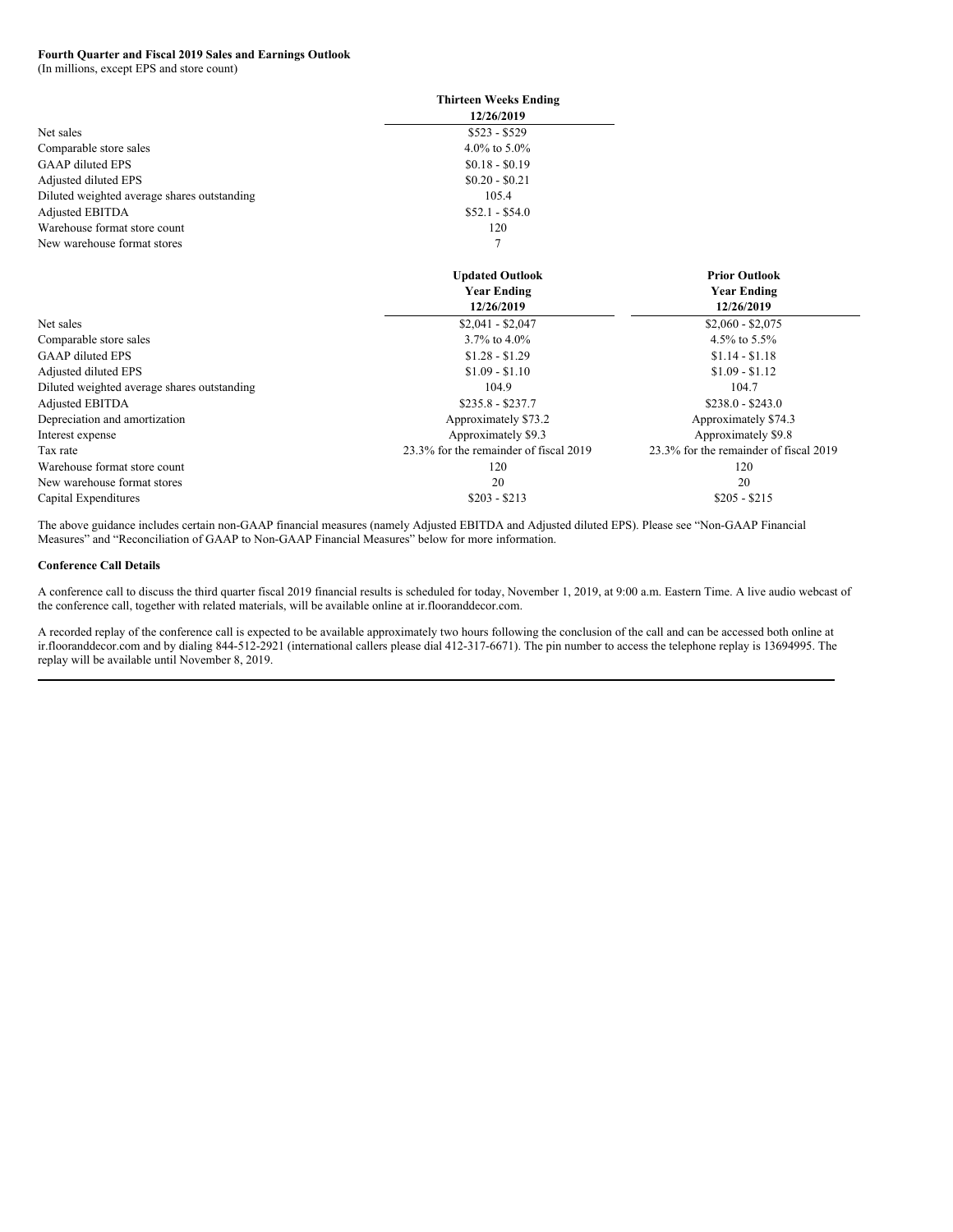#### **About Floor & Decor Holdings, Inc.**

Floor & Decor is a multi-channel specialty retailer operating 113 warehouse-format stores across 28 states at the end of the third quarter 2019. The Company offers a broad assortment of in-stock hard-surface flooring, including tile, wood, laminate, vinyl, and natural stone along with decorative and installation accessories, at everyday low prices. The Company was founded in 2000 and is headquartered in Atlanta, Georgia.

#### *Comparable Store Sales*

Comparable store sales refer to period-over-period comparisons of our net sales based on when the customer obtains control of their product, which is typically at the time of sale and may be slightly different than our historically reported net sales due to timing of when final delivery of the product has occurred. A store is included in the comparable store sales calculation on the first day of the thirteenth full fiscal month following its opening, which is when we believe comparability has been achieved. Since our e-commerce sales are fulfilled by individual stores, they are included in comparable store sales only to the extent the fulfilling store meets the above mentioned store criteria. Changes in our comparable store sales between two periods are based on net sales for stores that were in operation during both of the two periods. Any change in square footage of an existing comparable store, including remodels and relocations, does not eliminate that store from inclusion in the calculation of comparable store sales. Stores that are closed temporarily and relocated within their primary trade areas are included in same store sales. Additionally, any stores that were closed during the current or prior fiscal year are excluded from the definition of comparable stores.

#### **Non-GAAP Financial Measures**

Adjusted net income, Adjusted diluted EPS, EBITDA and Adjusted EBITDA (which are shown in the reconciliations below) are presented as supplemental measures of financial performance that are not required by, or presented in accordance with, accounting principles generally accepted in the United States ("GAAP"). We define Adjusted net income as net income adjusted to eliminate the impact of certain items that we do not consider indicative of our core operating performance and the tax effect related to those items. We define Adjusted diluted EPS as Adjusted net income divided by weighted average shares outstanding. We define EBITDA as net income before interest, loss on early extinguishment of debt, taxes, depreciation and amortization. We define Adjusted EBITDA as net income before interest, loss on early extinguishment of debt, taxes, depreciation and amortization, adjusted to eliminate the impact of certain items that we do not consider indicative of our core operating performance. Reconciliations of these measures to the most directly comparable GAAP financial measure are set forth in the tables below.

Adjusted net income, Adjusted diluted EPS, EBITDA and Adjusted EBITDA are key metrics used by management and our board of directors to assess our financial performance and enterprise value. We believe that Adjusted net income, Adjusted diluted EPS, EBITDA and Adjusted EBITDA are useful measures, as they eliminate certain items that are not indicative of our core operating performance and facilitate a comparison of our core operating performance on a consistent basis from period to period. We also use Adjusted EBITDA as a basis to determine covenant compliance with respect to our credit facilities, to supplement GAAP measures of performance to evaluate the effectiveness of our business strategies, to make budgeting decisions, and to compare our performance against that of other peer companies using similar measures. Adjusted net income, Adjusted diluted EPS, EBITDA and Adjusted EBITDA are also used by analysts, investors and other interested parties as performance measures to evaluate companies in our industry.

Adjusted net income, Adjusted diluted EPS, EBITDA and Adjusted EBITDA are non-GAAP measures of our financial performance and should not be considered as alternatives to net income or diluted EPS as a measure of financial performance, or any other performance measure derived in accordance with GAAP and they should not be construed as an inference that our future results will be unaffected by unusual or non-recurring items. Additionally, Adjusted net income, EBITDA and Adjusted EBITDA are not intended to be measures of liquidity or free cash flow for management's discretionary use. In addition, these non-GAAP measures exclude certain non-recurring and other charges. Each of these non-GAAP measures has its limitations as an analytical tool, and you should not consider them in isolation or as a substitute for analysis of our results as reported under GAAP. In evaluating Adjusted net income, Adjusted diluted EPS, EBITDA and Adjusted EBITDA, you should be aware that in the future we will incur expenses that are the same as or similar to some of the items eliminated in the adjustments made to determine Adjusted net income, Adjusted diluted EPS, EBITDA and Adjusted EBITDA, such as stock compensation expense, loss on asset disposal, and other adjustments. Our presentation of Adjusted net income, Adjusted diluted EPS, EBITDA and Adjusted EBITDA should not be construed to imply that our future results will be unaffected by any such adjustments. Definitions and calculations of Adjusted net income, Adjusted diluted EPS, EBITDA and Adjusted EBITDA differ among companies in the retail industry, and therefore Adjusted net income, Adjusted diluted EPS, EBITDA and Adjusted EBITDA disclosed by us may not be comparable to the metrics disclosed by other companies.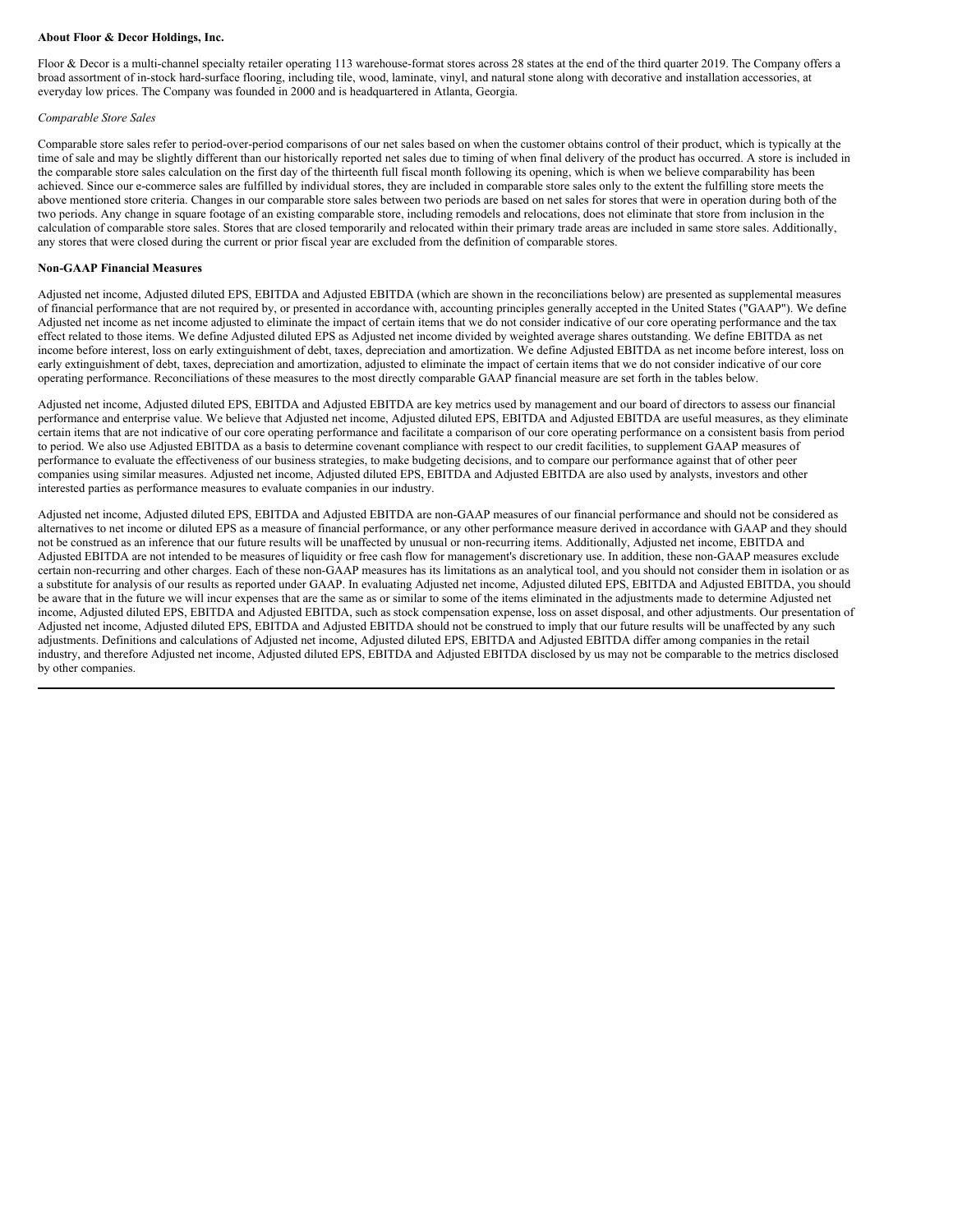Please see "Reconciliation of GAAP to Non-GAAP Financial Measures" below for reconciliations of non-GAAP financial measures used in this release to their most directly comparable GAAP financial measures.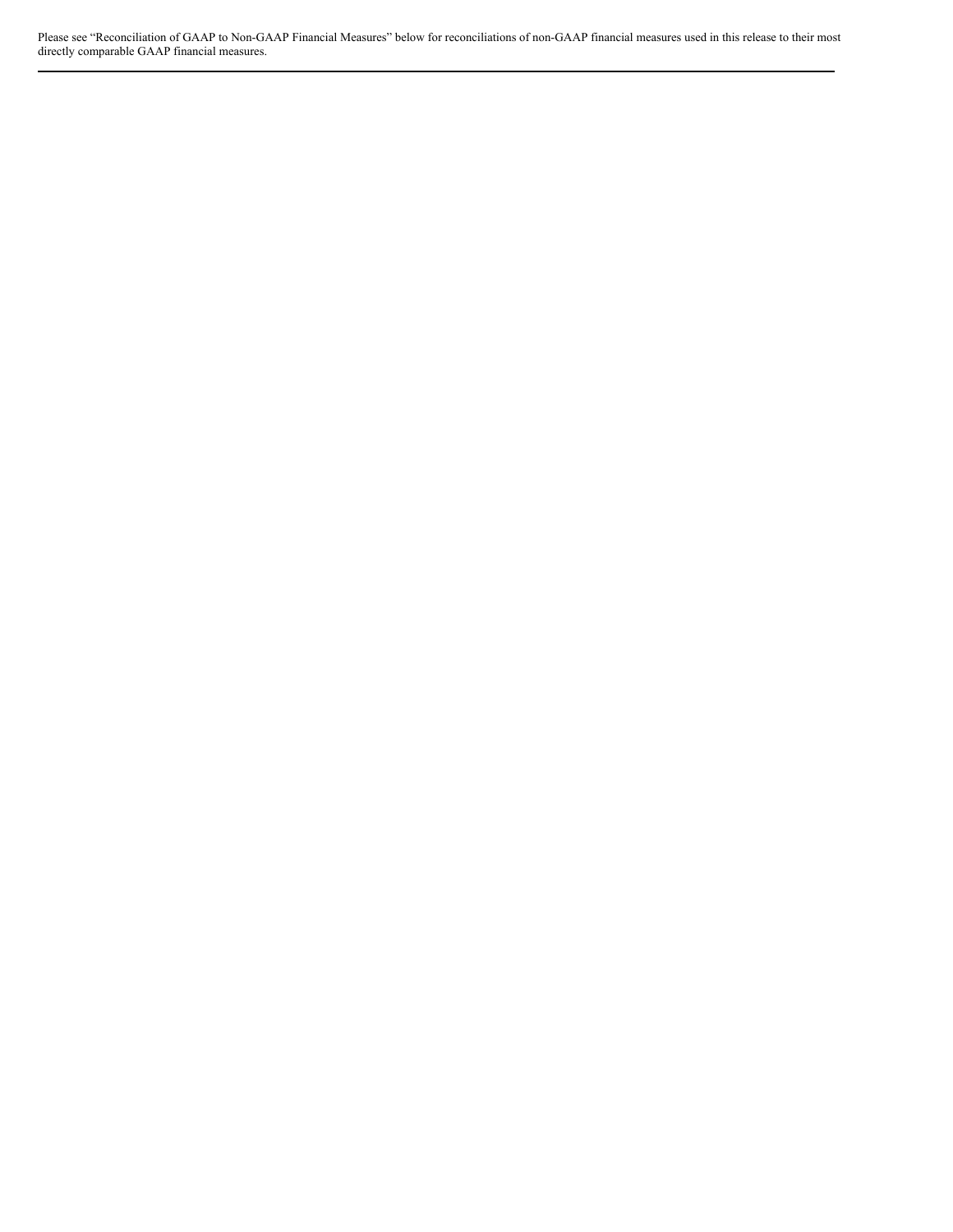#### **Floor & Decor Holdings, Inc. Consolidated Statements of Income** (In thousands, except per share data) (Unaudited)

|                                             |    | % of Sales<br>Actual |              | Actual |         |
|---------------------------------------------|----|----------------------|--------------|--------|---------|
| Net sales                                   | S  | 521,093              | $100.0\%$ \$ |        | 435,882 |
| Cost of sales                               |    | 307,305              | 59.0         |        | 257,656 |
| Gross profit                                |    | 213,788              | 41.0         |        | 178,226 |
| Operating expenses:                         |    |                      |              |        |         |
| Selling and store operating                 |    | 136,958              | 26.3         |        | 109,182 |
| General and administrative                  |    | 37,246               | 7.1          |        | 26,477  |
| Pre-opening                                 |    | 8,184                | 1.6          |        | 8,330   |
| Total operating expenses                    |    | 182,388              | 35.0         |        | 143,989 |
| Operating income                            |    | 31,400               | 6.0          |        | 34,237  |
| Interest expense                            |    | 1,978                | 0.4          |        | 2,171   |
| Income before income taxes                  |    | 29,422               | 5.6          |        | 32,066  |
| (Benefit) provision for income taxes        |    | (11, 552)            | (2.3)        |        | 5,498   |
| Net income                                  |    | 40,974               | $7.9\%$      | S      | 26,568  |
| Basic weighted average shares outstanding   |    | 100,137              |              |        | 97,254  |
| Diluted weighted average shares outstanding |    | 105,180              |              |        | 104,565 |
| Basic earnings per share                    | \$ | 0.41                 |              | \$     | 0.27    |
| Diluted earnings per share                  | \$ | 0.39                 |              | \$     | 0.25    |

|                                             | <b>Thirteen Weeks Ended</b> |              |           |            |            |
|---------------------------------------------|-----------------------------|--------------|-----------|------------|------------|
|                                             | 9/26/2019                   |              | 9/27/2018 |            | % Increase |
|                                             | Actual                      | % of Sales   | Actual    | % of Sales | (Decrease) |
| Net sales                                   | 521,093                     | $100.0\%$ \$ | 435,882   | 100.0%     | $19.5\%$   |
| Cost of sales                               | 307,305                     | 59.0         | 257,656   | 59.1       | 19.3       |
| Gross profit                                | 213,788                     | 41.0         | 178,226   | 40.9       | 20.0       |
| Operating expenses:                         |                             |              |           |            |            |
| Selling and store operating                 | 136,958                     | 26.3         | 109,182   | 25.0       | 25.4       |
| General and administrative                  | 37,246                      | 7.1          | 26,477    | 6.1        | 40.7       |
| Pre-opening                                 | 8,184                       | 1.6          | 8,330     | 1.9        | (1.8)      |
| Total operating expenses                    | 182,388                     | 35.0         | 143,989   | 33.0       | 26.7       |
| Operating income                            | 31,400                      | 6.0          | 34,237    | 7.9        | (8.3)      |
| Interest expense                            | 1,978                       | 0.4          | 2,171     | 0.5        | (8.9)      |
| Income before income taxes                  | 29,422                      | 5.6          | 32,066    | 7.4        | (8.2)      |
| (Benefit) provision for income taxes        | (11, 552)                   | (2.3)        | 5,498     | 1.2        | <b>NM</b>  |
| Net income                                  | 40,974                      | $7.9\%$ \$   | 26,568    | $6.1\%$    | 54.2%      |
| Basic weighted average shares outstanding   | 100,137                     |              | 97,254    |            |            |
| Diluted weighted average shares outstanding | 105,180                     |              | 104,565   |            |            |
| Basic earnings per share                    | 0.41                        |              | 0.27      |            | 51.9%      |
| Diluted earnings per share                  | 0.39                        |              | 0.25      |            | 56.0%      |

| <b>Thirty-nine Weeks Ended</b>              |             |           |              |           |           |            |            |
|---------------------------------------------|-------------|-----------|--------------|-----------|-----------|------------|------------|
|                                             | 9/26/2019   |           |              | 9/27/2018 |           |            |            |
|                                             |             | Actual    | % of Sales   |           | Actual    | % of Sales | % Increase |
| Net sales                                   |             | 1,518,454 | $100.0\%$ \$ |           | 1,273,109 | 100.0%     | 19.3%      |
| Cost of sales                               |             | 885,469   | 58.3         |           | 751,859   | 59.1       | 17.8       |
| Gross profit                                |             | 632,985   | 41.7         |           | 521,250   | 40.9       | 21.4       |
| Operating expenses:                         |             |           |              |           |           |            |            |
| Selling and store operating                 |             | 398,984   | 26.3         |           | 320,375   | 25.2       | 24.5       |
| General and administrative                  |             | 98,364    | 6.5          |           | 74,995    | 5.9        | 31.2       |
| Pre-opening                                 |             | 18,580    | 1.2          |           | 17,892    | 1.4        | 3.8        |
| Total operating expenses                    |             | 515,928   | 34.0         |           | 413,262   | 32.5       | 24.8       |
| Operating income                            |             | 117,057   | 7.7          |           | 107,988   | 8.5        | 8.4        |
| Interest expense                            |             | 7,122     | 0.5          |           | 6,100     | 0.5        | 16.8       |
| Income before income taxes                  |             | 109,935   | 7.2          |           | 101,888   | 8.0        | 7.9        |
| (Benefit) provision for income taxes        |             | (5,355)   | (0.4)        |           | 3,603     | 0.3        | NM         |
| Net income                                  |             | 115,290   | $7.6\%$ \$   |           | 98,285    | $7.7\%$    | 17.3%      |
| Basic weighted average shares outstanding   |             | 98,855    |              |           | 96,551    |            |            |
| Diluted weighted average shares outstanding |             | 104,812   |              |           | 104,736   |            |            |
| Basic earnings per share                    | \$          | 1.17      |              | \$        | 1.02      |            | $14.7\%$   |
| Diluted earnings per share                  | $\mathbf S$ | 1.10      |              | \$        | 0.94      |            | 17.0%      |

*NM – Not Meaningful*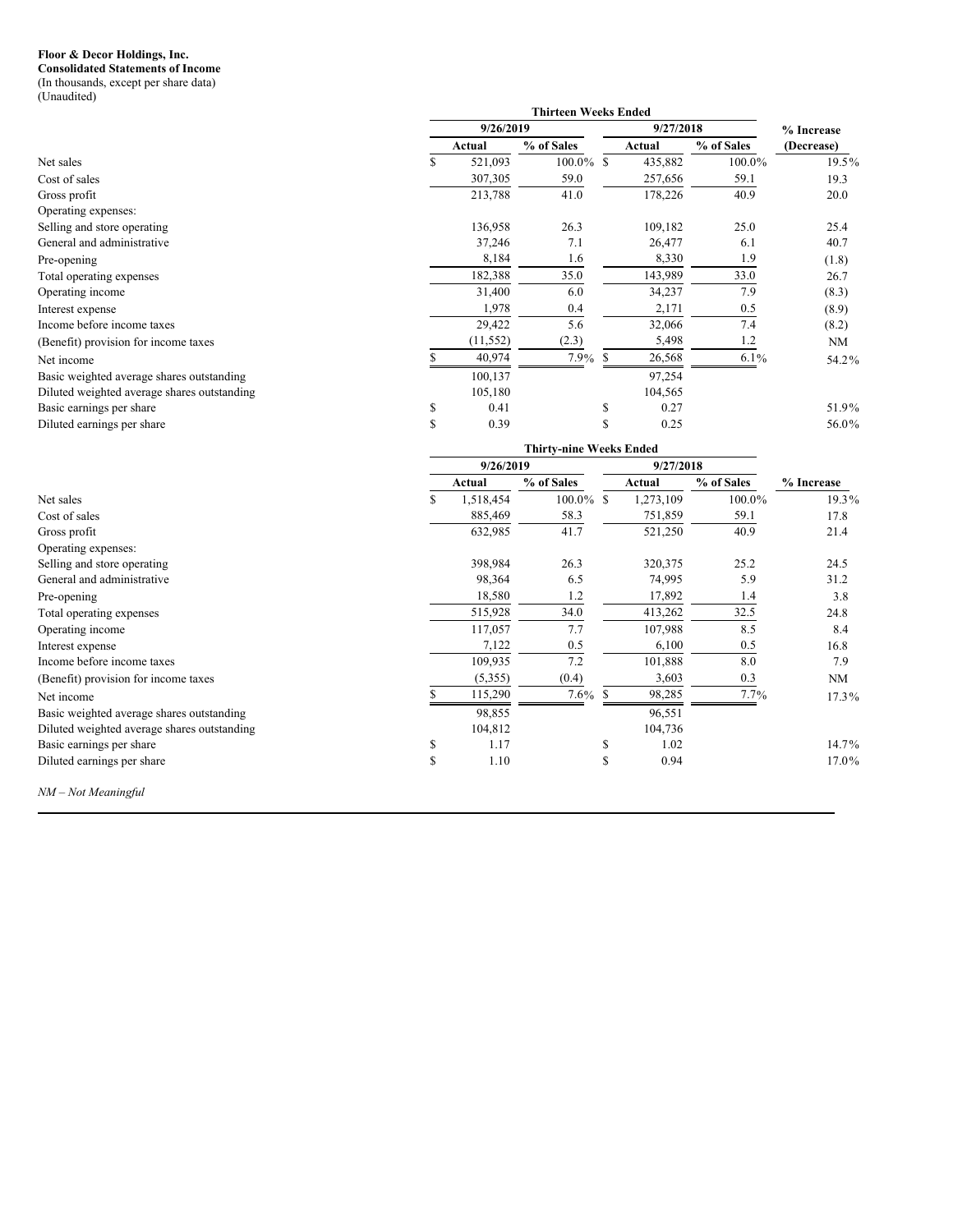#### <span id="page-8-0"></span>**Consolidated Balance Sheets**

(In thousands, except share and per share data) (Unaudited)

|                                                                                                                                                                                                       |    | As of<br>September 26,<br>2019 | As of<br>December 27,<br>2018 |                 |
|-------------------------------------------------------------------------------------------------------------------------------------------------------------------------------------------------------|----|--------------------------------|-------------------------------|-----------------|
| <b>Assets</b>                                                                                                                                                                                         |    |                                |                               |                 |
| Current assets:                                                                                                                                                                                       |    |                                |                               |                 |
| Cash and cash equivalents                                                                                                                                                                             | \$ | 84,106                         | \$                            | 644             |
| Income taxes receivable                                                                                                                                                                               |    | 9,249                          |                               | 4,324           |
| Receivables, net                                                                                                                                                                                      |    | 45,284                         |                               | 67,527          |
| Inventories, net                                                                                                                                                                                      |    | 483,957                        |                               | 471,014         |
| Prepaid expenses and other current assets                                                                                                                                                             |    | 21,113                         |                               | 15,949          |
| <b>Total current assets</b>                                                                                                                                                                           |    | 643,709                        |                               | 559,458         |
| Fixed assets, net                                                                                                                                                                                     |    | 425,498                        |                               | 328,366         |
| Right-of-use assets                                                                                                                                                                                   |    | 743,517                        |                               |                 |
| Intangible assets, net                                                                                                                                                                                |    | 109,307                        |                               | 109,330         |
| Goodwill                                                                                                                                                                                              |    | 227,447                        |                               | 227,447         |
| Other assets                                                                                                                                                                                          |    | 7,395                          |                               | 9,490           |
| <b>Total long-term assets</b>                                                                                                                                                                         |    | 1,513,164                      |                               | 674,633         |
| <b>Total assets</b>                                                                                                                                                                                   | \$ | 2,156,873                      | \$                            | 1,234,091       |
| Liabilities and stockholders' equity                                                                                                                                                                  |    |                                |                               |                 |
| Current liabilities:                                                                                                                                                                                  |    |                                |                               |                 |
| Current portion of term loans                                                                                                                                                                         | \$ |                                | \$                            | 3,500           |
| Current portion of lease liabilities                                                                                                                                                                  |    | 53,117                         |                               |                 |
| Trade accounts payable                                                                                                                                                                                |    | 318,350                        |                               | 313,503         |
| Accrued expenses and other current liabilities                                                                                                                                                        |    | 112,141<br>8,824               |                               | 82,038<br>5,244 |
| Deferred revenue<br><b>Total current liabilities</b>                                                                                                                                                  |    | 492,432                        |                               | 404,285         |
| Term loans                                                                                                                                                                                            |    | 143,288                        |                               | 141,834         |
| Deferred rent                                                                                                                                                                                         |    |                                |                               | 36,980          |
| Lease liabilities                                                                                                                                                                                     |    | 775,838                        |                               |                 |
| Deferred income tax liabilities, net                                                                                                                                                                  |    | 20,005                         |                               | 26,838          |
| Tenant improvement allowances                                                                                                                                                                         |    |                                |                               | 37,295          |
| Other liabilities                                                                                                                                                                                     |    | 2,270                          |                               | 2,550           |
| <b>Total long-term liabilities</b>                                                                                                                                                                    |    | 941,401                        |                               | 245,497         |
| <b>Total liabilities</b>                                                                                                                                                                              |    | 1,433,833                      |                               | 649,782         |
| Stockholders' equity                                                                                                                                                                                  |    |                                |                               |                 |
| Capital stock:                                                                                                                                                                                        |    |                                |                               |                 |
| Preferred stock, \$0.001 par value; 10,000,000 shares authorized; 0 shares issued and outstanding at September<br>26, 2019 and December 27, 2018                                                      |    |                                |                               |                 |
| Common stock Class A, \$0.001 par value; 450,000,000 shares authorized; 101,025,978 shares issued and<br>outstanding at September 26, 2019 and 97,588,539 issued and outstanding at December 27, 2018 |    | 101                            |                               | 98              |
| Common stock Class B, \$0.001 par value; 10,000,000 shares authorized; 0 shares issued and outstanding at<br>September 26, 2019 and December 27, 2018                                                 |    |                                |                               |                 |
| Common stock Class C, \$0.001 par value; 30,000,000 shares authorized; 0 shares issued and outstanding at<br>September 26, 2019 and December 27, 2018                                                 |    |                                |                               |                 |
| Additional paid-in capital                                                                                                                                                                            |    | 364,626                        |                               | 340,462         |
| Accumulated other comprehensive income (loss), net                                                                                                                                                    |    | (361)                          |                               | 186             |
| Retained earnings                                                                                                                                                                                     |    | 358,674                        |                               | 243,563         |
| Total stockholders' equity                                                                                                                                                                            |    | 723,040                        |                               | 584,309         |
| Total liabilities and stockholders' equity                                                                                                                                                            | \$ | 2,156,873                      | \$                            | 1,234,091       |
|                                                                                                                                                                                                       |    |                                |                               |                 |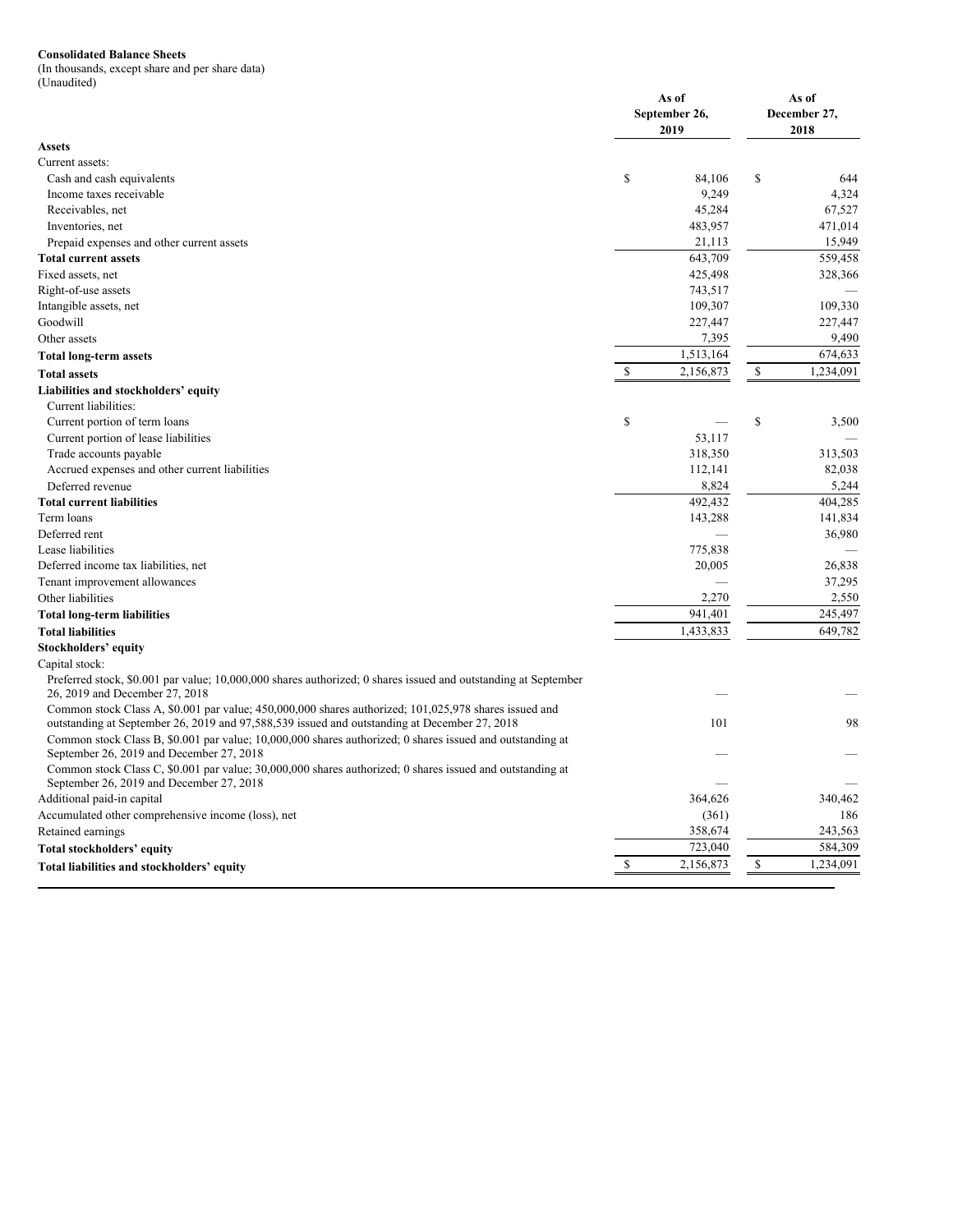#### **Consolidated Statements of Cash Flows**

(In thousands) (Unaudited)

| <b>Thirty-nine Weeks Ended</b>                                                    |                        |             |                       |  |
|-----------------------------------------------------------------------------------|------------------------|-------------|-----------------------|--|
|                                                                                   | September 26,<br>2019  |             | September 27,<br>2018 |  |
| <b>Operating activities</b>                                                       |                        |             |                       |  |
| Net income                                                                        | \$<br>115,290          | \$          | 98,285                |  |
| Adjustments to reconcile net income to net cash provided by operating activities: |                        |             |                       |  |
| Depreciation and amortization                                                     | 53,297                 |             | 37,043                |  |
| Loss on asset impairments and disposals                                           |                        | 4,111       |                       |  |
| Amortization of tenant improvement allowances                                     |                        |             | (3,277)               |  |
| Deferred income taxes                                                             | (6,644)                |             | 2,605                 |  |
| Interest cap derivative contracts                                                 |                        | 323         | (878)                 |  |
| Stock based compensation expense                                                  |                        | 6,660       | 4,611                 |  |
| Changes in operating assets and liabilities:                                      |                        |             |                       |  |
| Receivables, net                                                                  |                        | 6,166       | (1,627)               |  |
| Inventories, net                                                                  | (12, 943)              |             | 13,685                |  |
| Trade accounts payable                                                            |                        | 4,847       | (20, 945)             |  |
| Accrued expenses and other current liabilities                                    | 26,209                 |             | (2, 352)              |  |
| Income taxes                                                                      | (4,871)                |             | 312                   |  |
| Deferred revenue                                                                  |                        | 3,579       | 2,806                 |  |
| Deferred rent                                                                     |                        |             | 7,340                 |  |
| Tenant improvement allowances                                                     |                        |             | 11,974                |  |
| Other, net                                                                        | 13,570                 |             | (5,883)               |  |
| Net cash provided by operating activities                                         | 209,594                |             | 143,699               |  |
| <b>Investing activities</b>                                                       |                        |             |                       |  |
| Purchases of fixed assets                                                         | (141, 015)             |             | (109, 395)            |  |
| Net cash used in investing activities                                             | (141, 015)             |             | (109, 395)            |  |
| <b>Financing activities</b>                                                       |                        |             |                       |  |
| Borrowings on revolving line of credit                                            | 100,100                |             | 204,050               |  |
|                                                                                   | (100, 100)             |             | (245,050)             |  |
| Payments on revolving line of credit                                              |                        |             |                       |  |
| Payments on term loans                                                            | (2,625)                |             | (2,625)               |  |
| Proceeds from exercise of stock options                                           | 15,063                 |             | 9,299                 |  |
| Proceeds from employee stock purchase plan                                        |                        | 2,445       |                       |  |
| Net cash provided by (used in) financing activities                               | 14,883                 |             | (34, 326)             |  |
| Net increase (decrease) in cash and cash equivalents                              | 83,462                 |             | (22)                  |  |
| Cash and cash equivalents, beginning of the period                                |                        | 644         | 556                   |  |
| Cash and cash equivalents, end of the period                                      | \$<br>84,106           | \$          | 534                   |  |
| Supplemental disclosures of cash flow information                                 |                        |             |                       |  |
| Buildings and equipment acquired under operating leases                           | \$<br>177,953          | \$          |                       |  |
| Cash paid for interest                                                            | \$                     | \$<br>5,726 | 5,732                 |  |
| Cash paid for income taxes                                                        | \$<br>12,125           | \$          | 722                   |  |
| Fixed assets accrued at the end of the period                                     | $\mathbb{S}$<br>23,394 | \$          | 14,500                |  |
|                                                                                   |                        |             |                       |  |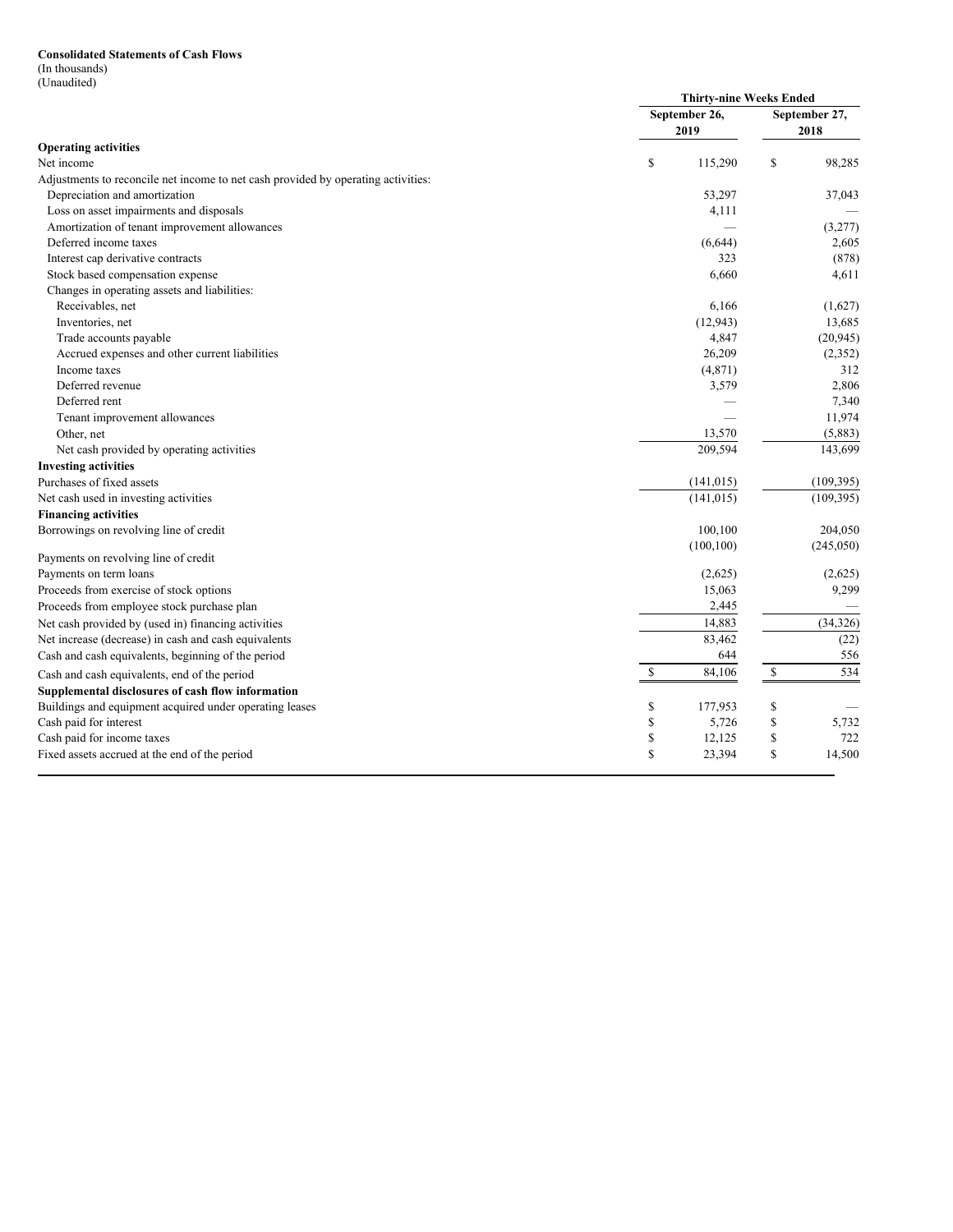#### **Reconciliation of GAAP to Non-GAAP Financial Measures**

(In thousands, except EPS)

#### (Unaudited)

#### **Adjusted net income and Adjusted diluted EPS**

|                                                                                                                                                                                                                                                                                                                                                                                                                                                                                                                        |                                | <b>Thirteen Weeks Ended</b> |           |           |  |  |
|------------------------------------------------------------------------------------------------------------------------------------------------------------------------------------------------------------------------------------------------------------------------------------------------------------------------------------------------------------------------------------------------------------------------------------------------------------------------------------------------------------------------|--------------------------------|-----------------------------|-----------|-----------|--|--|
| Secondary offering costs (a)<br>Operating lease right-of-use asset impairment (c)<br>Store Support Center relocation and distribution center closure (d)<br>Tax benefit of stock option exercises (e)<br>Deferred tax adjustment due to tax reform and other credits (f)<br>Tax impact of adjustments to net income (g)<br>Secondary offering costs (a)<br>Hurricane disaster recovery (b)<br>Operating lease right-of-use asset impairment (c)<br>Store Support Center relocation and distribution center closure (d) | 9/26/2019                      |                             | 9/27/2018 |           |  |  |
| Net income (GAAP):                                                                                                                                                                                                                                                                                                                                                                                                                                                                                                     | S                              | 40,974                      | S         | 26,568    |  |  |
|                                                                                                                                                                                                                                                                                                                                                                                                                                                                                                                        |                                | 75                          |           | 319       |  |  |
|                                                                                                                                                                                                                                                                                                                                                                                                                                                                                                                        |                                | 4,136                       |           |           |  |  |
|                                                                                                                                                                                                                                                                                                                                                                                                                                                                                                                        |                                | 1,969                       |           | 702       |  |  |
|                                                                                                                                                                                                                                                                                                                                                                                                                                                                                                                        |                                | (17,670)                    |           | (743)     |  |  |
|                                                                                                                                                                                                                                                                                                                                                                                                                                                                                                                        |                                |                             |           | (1, 174)  |  |  |
|                                                                                                                                                                                                                                                                                                                                                                                                                                                                                                                        |                                | (1, 424)                    |           | (139)     |  |  |
| Adjusted net income                                                                                                                                                                                                                                                                                                                                                                                                                                                                                                    | \$                             | 28,060                      | S         | 25,533    |  |  |
| Diluted weighted average shares outstanding                                                                                                                                                                                                                                                                                                                                                                                                                                                                            |                                | 105,180                     |           | 104,565   |  |  |
| <b>Adjusted diluted EPS</b>                                                                                                                                                                                                                                                                                                                                                                                                                                                                                            | \$                             | 0.27                        | S         | 0.24      |  |  |
|                                                                                                                                                                                                                                                                                                                                                                                                                                                                                                                        | <b>Thirty-nine Weeks Ended</b> |                             |           |           |  |  |
|                                                                                                                                                                                                                                                                                                                                                                                                                                                                                                                        |                                | 9/26/2019                   |           | 9/27/2018 |  |  |
| Net income (GAAP):                                                                                                                                                                                                                                                                                                                                                                                                                                                                                                     | <sup>\$</sup>                  | 115,290                     | S         | 98,285    |  |  |
|                                                                                                                                                                                                                                                                                                                                                                                                                                                                                                                        |                                | 648                         |           | 1,134     |  |  |
|                                                                                                                                                                                                                                                                                                                                                                                                                                                                                                                        |                                |                             |           | (516)     |  |  |
|                                                                                                                                                                                                                                                                                                                                                                                                                                                                                                                        |                                | 4,136                       |           |           |  |  |
|                                                                                                                                                                                                                                                                                                                                                                                                                                                                                                                        |                                | 5,384                       |           | 1,280     |  |  |
| Tax benefit of stock option exercises (e)                                                                                                                                                                                                                                                                                                                                                                                                                                                                              |                                | (30,011)                    |           | (18, 156) |  |  |
| Deferred tax adjustment due to tax reform and other credits (f)                                                                                                                                                                                                                                                                                                                                                                                                                                                        |                                |                             |           | (1, 174)  |  |  |
| Tax impact of adjustments to net income (g)                                                                                                                                                                                                                                                                                                                                                                                                                                                                            |                                | (2,090)                     |           | (218)     |  |  |
| Adjusted net income                                                                                                                                                                                                                                                                                                                                                                                                                                                                                                    |                                | 93,357                      | S         | 80,635    |  |  |
| Diluted weighted average shares outstanding                                                                                                                                                                                                                                                                                                                                                                                                                                                                            |                                | 104,812                     |           | 104,736   |  |  |
| <b>Adjusted diluted EPS</b>                                                                                                                                                                                                                                                                                                                                                                                                                                                                                            | \$                             | 0.89                        | \$        | 0.77      |  |  |

(a)Reflects costs accrued in connection with secondary public offerings of the Company's common stock by certain of the Company's stockholders. The Company did not sell any shares in these offerings and did not receive any proceeds from the sales of shares by the selling stockholders.

(b)Reflects net insurance recoveries from hurricanes Harvey and Irma.

(c)Represents impairment loss for the operating lease right-of-use asset related to the Company's former Store Support Center in Smyrna, Georgia.

(d)Amounts for the thirteen and thirty-nine weeks ended September 26, 2019 relate to costs incurred in connection with the relocation of the Company's Store Support Center and closure of the Company's Miami distribution center. Amounts for the thirteen and thirty-nine weeks ended September 27, 2018 relate to costs incurred in connection with the closure of the Company's Miami distribution center.

(e)Tax benefit due to stock option accounting (ASU No. 2016-09).

(f) Adjustment reflects the impact of tax rate changes resulting from tax reform on temporary differences as reported in the 2017 tax return as compared to what was originally recorded in the Company's fiscal 2017 provision and other credits.

(g)Adjustment for taxes related to pre-tax adjustments above and miscellaneous tax reserves related to prior years.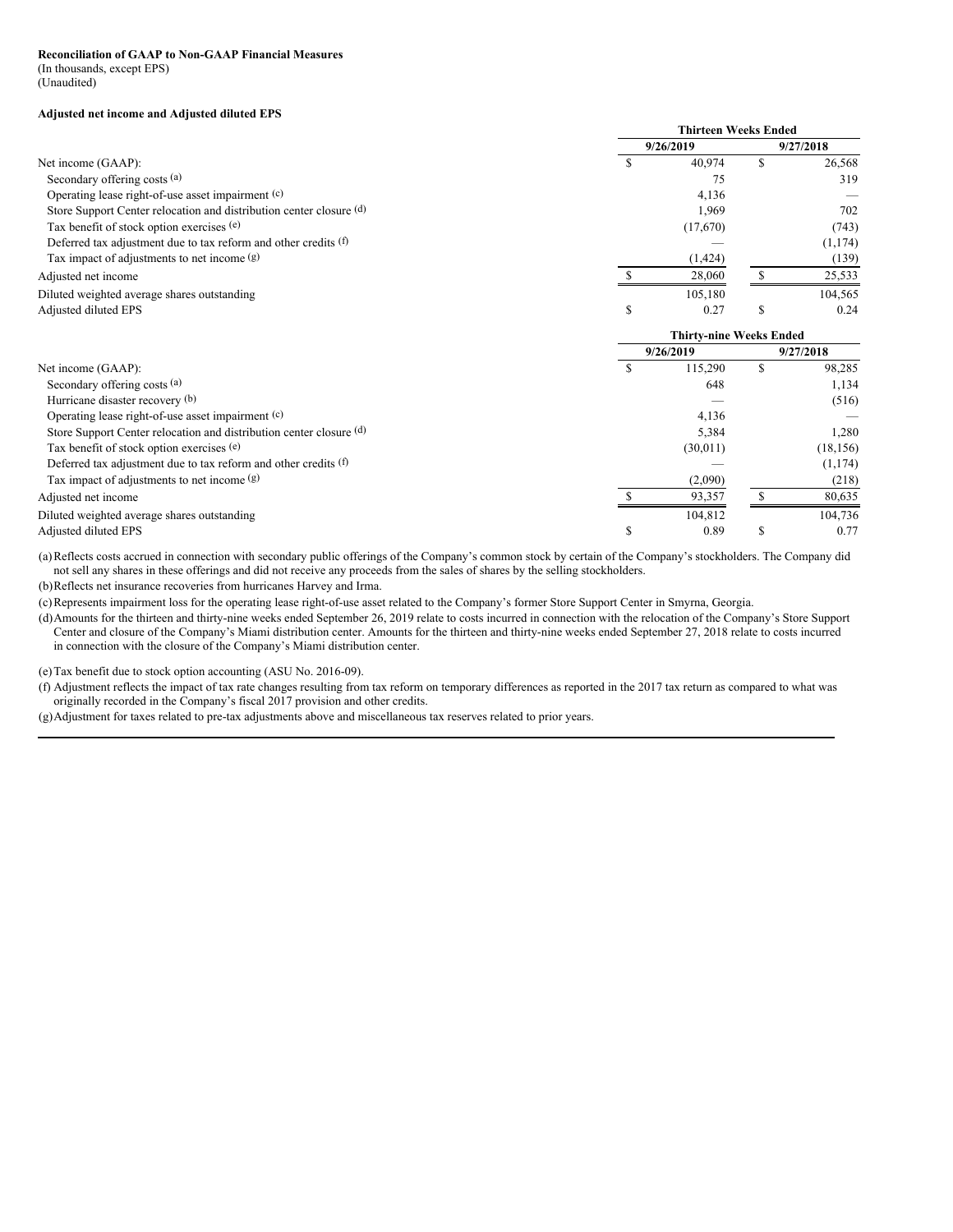#### **EBITDA and Adjusted EBITDA**

|                                               |           | <b>Thirteen Weeks Ended</b> |  |           |  |  |
|-----------------------------------------------|-----------|-----------------------------|--|-----------|--|--|
|                                               | 9/26/2019 |                             |  | 9/27/2018 |  |  |
| Net income (GAAP):                            |           | 40,974                      |  | 26,568    |  |  |
| Depreciation and amortization (a)             |           | 18,188                      |  | 11,987    |  |  |
| Interest expense                              |           | 1,978                       |  | 2,171     |  |  |
| Income tax (benefit) expense                  |           | (11, 552)                   |  | 5,498     |  |  |
| <b>EBITDA</b>                                 |           | 49,588                      |  | 46,224    |  |  |
| Stock compensation expense (b)                |           | 2,242                       |  | 1,659     |  |  |
| Loss on asset impairments and disposals $(c)$ |           | 4,133                       |  |           |  |  |
| Other $(d)$                                   |           | 1,184                       |  | 1,035     |  |  |
| <b>Adjusted EBITDA</b>                        |           | 57,147                      |  | 48,918    |  |  |

|                                               |    | <b>Thirty-nine Weeks Ended</b> |    |           |  |  |
|-----------------------------------------------|----|--------------------------------|----|-----------|--|--|
|                                               |    | 9/26/2019                      |    | 9/27/2018 |  |  |
| Net income (GAAP):                            | ۰D | 115,290                        | .Ъ | 98,285    |  |  |
| Depreciation and amortization (a)             |    | 52,451                         |    | 32,898    |  |  |
| Interest expense                              |    | 7,122                          |    | 6,100     |  |  |
| Income tax (benefit) expense                  |    | (5,355)                        |    | 3,603     |  |  |
| <b>EBITDA</b>                                 |    | 169,508                        |    | 140,886   |  |  |
| Stock compensation expense (b)                |    | 6,660                          |    | 4,611     |  |  |
| Loss on asset impairments and disposals $(c)$ |    | 4,111                          |    |           |  |  |
| Other $(d)$                                   |    | 3,528                          |    | 1,931     |  |  |
| <b>Adjusted EBITDA</b>                        |    | 183,807                        |    | 147,428   |  |  |

(a)Excludes amortization of deferred financing costs, which is included as a part of interest expense in the table above. For the thirteen and thirty-nine weeks ended September 27, 2018, amounts are also net of amortization of tenant improvement allowances.

(b)Non-cash charges related to stock-based compensation programs, which vary from period to period depending on timing of awards and forfeitures.

(c)Amount primarily represents impairment loss for the operating lease right-of-use asset related to the Company's former Store Support Center in Smyrna, Georgia. (d)Other adjustments include amounts management does not consider indicative of the Company's core operating performance. Amounts for the thirteen and thirtynine weeks ended September 26, 2019 primarily relate to costs associated with the relocation of the Company's Store Support Center as well as secondary public offering costs of the Company's Class A common stock by certain of its stockholders. Amounts for the thirteen and thirty-nine weeks ended September 27, 2018 primarily relate to costs associated with the secondary public offerings of the Company's Class A common stock by certain of its stockholders and the closing of the Company's Miami distribution center, net of insurance recoveries from hurricanes Harvey and Irma. The company did not sell any shares in the 2018 or 2019 offerings and did not receive any proceeds from the sales of shares by the selling stockholders.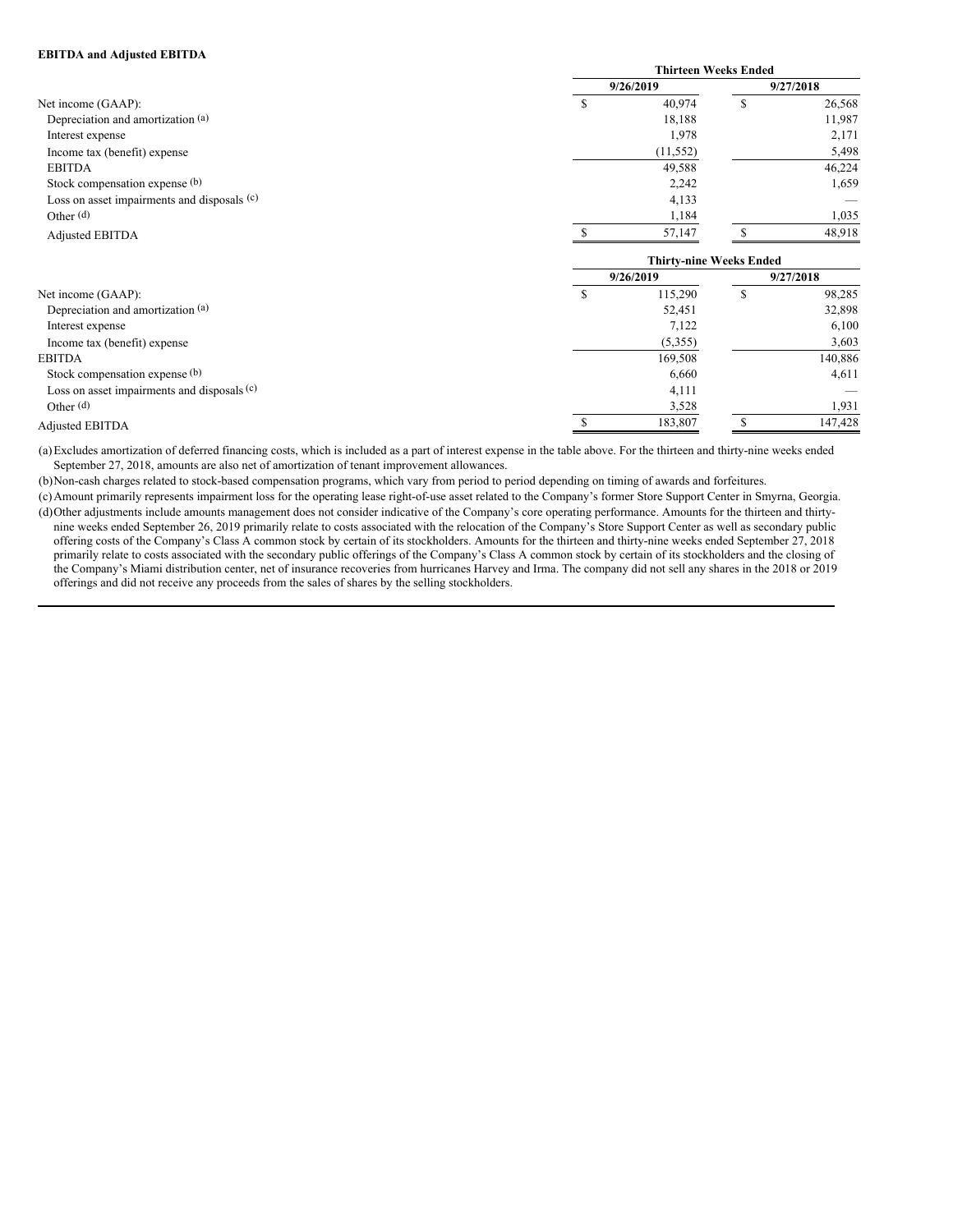**Fourth Quarter 2019 Earnings Outlook** (In millions, except per share data) (Unaudited)

Certain numbers may not sum due to rounding

#### **Adjusted net income and Adjusted diluted EPS**

|                                                                     | <b>Thirteen Weeks Ended</b> |                |  |                 |  |        |  |
|---------------------------------------------------------------------|-----------------------------|----------------|--|-----------------|--|--------|--|
|                                                                     | 12/26/2019                  |                |  | 12/27/2018      |  |        |  |
|                                                                     |                             | <b>Low End</b> |  | <b>High End</b> |  | Actual |  |
| Net income (GAAP):                                                  |                             | 18.7           |  | 20.2            |  | 17.9   |  |
| Store Support Center relocation and distribution center closure (a) |                             | 2.6            |  | 2.6             |  | 5.8    |  |
| Tax benefit of stock option exercises (b)                           |                             |                |  |                 |  | (1.6)  |  |
| Tax impact of adjustments to net income $(c)$                       |                             | (0.6)          |  | (0.6)           |  | (1.3)  |  |
| Adjusted net income                                                 |                             | 20.7           |  | 22.2            |  | 20.8   |  |
| Diluted weighted average shares outstanding                         |                             | 105.4          |  | 105.4           |  | 103.8  |  |
| <b>Adjusted diluted EPS</b>                                         |                             | 0.20           |  | 0.21            |  | 0.20   |  |

(a) For the thirteen weeks ending December 26, 2019, reflects costs associated with the relocation of the Company's Store Support Center, including lease termination costs related to our former Store Support Center, and the closure of the Company's Miami distribution center. For the thirteen weeks ended December 27, 2018, amounts reflect costs associated with the closure of the Company's Miami distribution center.

(b)Tax benefit due to stock option exercises.

(c)Adjustment for taxes related to pre-tax adjustments above.

#### **EBITDA and Adjusted EBITDA**

|                                   | <b>Thirteen Weeks Ended</b> |      |                 |      |            |      |  |  |
|-----------------------------------|-----------------------------|------|-----------------|------|------------|------|--|--|
|                                   | 12/26/2019                  |      |                 |      | 12/27/2018 |      |  |  |
|                                   | <b>Low End</b>              |      | <b>High End</b> |      | Actual     |      |  |  |
| Net income (GAAP):                |                             | 18.7 |                 | 20.2 |            | 17.9 |  |  |
| Depreciation and amortization (a) |                             | 20.8 |                 | 20.8 |            | 13.4 |  |  |
| Interest expense                  |                             | 2.2  |                 | 2.2  |            | 2.8  |  |  |
| Income tax expense                |                             | 5.7  |                 | 6.1  |            | 2.6  |  |  |
| <b>EBITDA</b>                     |                             | 47.4 |                 | 49.3 |            | 36.8 |  |  |
| Stock compensation expense (b)    |                             | 2.3  |                 | 2.3  |            | 1.9  |  |  |
| Other $(c)$                       |                             | 2.4  |                 | 2.4  |            | 5.8  |  |  |
| Adjusted EBITDA                   |                             | 52.1 |                 | 54.0 |            | 44.5 |  |  |

(a)Excludes amortization of deferred financing costs, which is included as a part of interest expense in the table above. For the thirteen weeks ended December 27, 2018, amounts are also net of amortization of tenant improvement allowances.

(b)Non-cash charges related to stock-based compensation programs, which vary from period to period depending on timing of awards and forfeitures.

(c)Other adjustments include amounts management does not consider indicative of the Company's core operating performance. Amounts for the thirteen weeks ending December 26, 2019 primarily relate to costs associated with the relocation of the Company's Store Support Center, including lease termination costs related to our former Store Support Center. Amounts for the thirteen weeks ended December 27, 2018 primarily relate to costs associated with secondary public offerings of the Company's common stock by certain of the Company's stockholders and the closure of the Company's Miami distribution center, net of insurance recoveries from hurricanes Harvey and Irma. The Company did not sell any shares in these offerings and did not receive any proceeds from the sales of shares by the selling stockholders.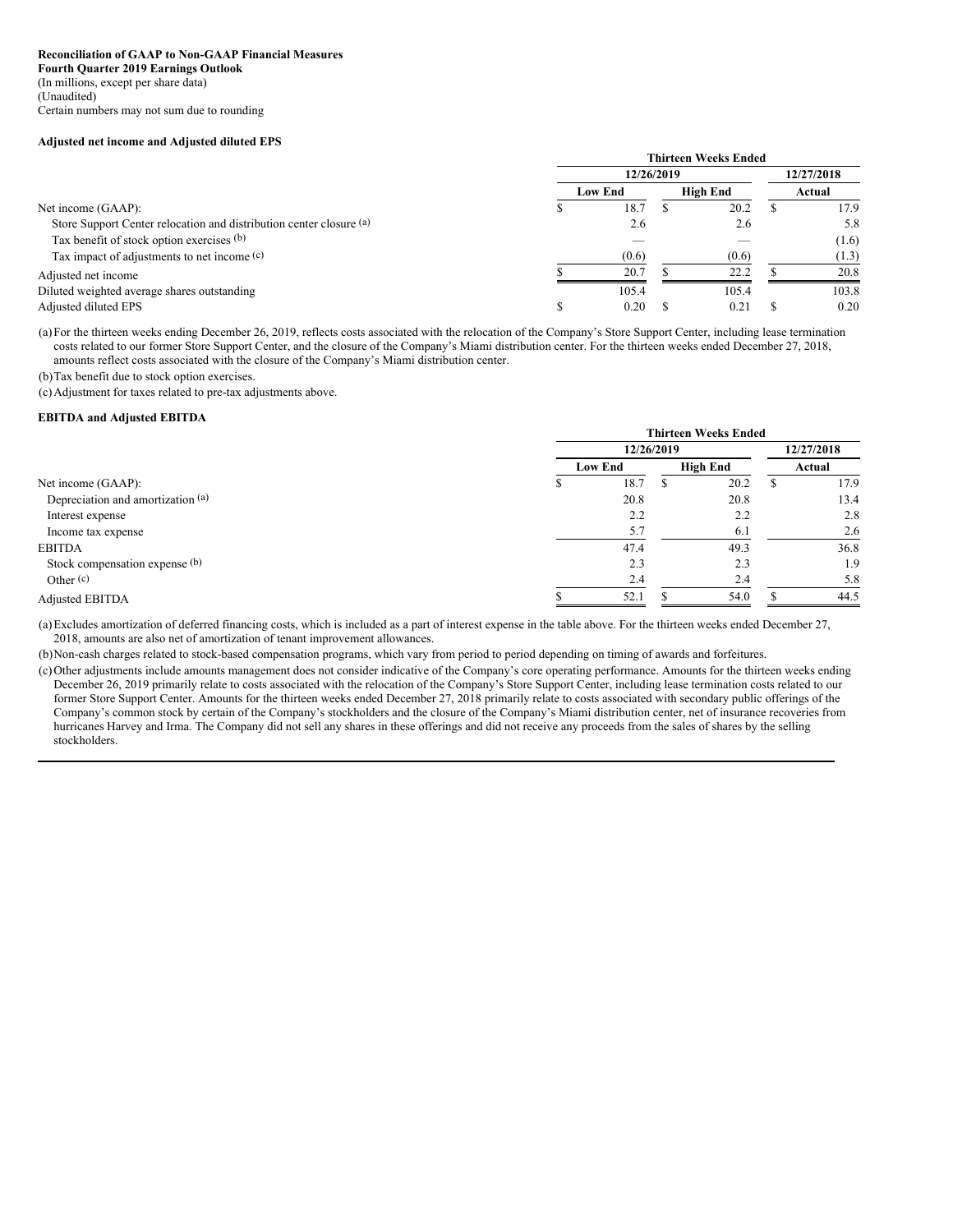**Fiscal Year 2019 Earnings Outlook** (In millions, except per share data) (Unaudited) Certain numbers may not sum due to rounding

#### **Adjusted net income and Adjusted diluted EPS**

|                                                                     |                | <b>Year Ended</b> |                 |        |            |        |  |  |  |
|---------------------------------------------------------------------|----------------|-------------------|-----------------|--------|------------|--------|--|--|--|
|                                                                     | 12/26/2019     |                   |                 |        | 12/27/2018 |        |  |  |  |
| Net income (GAAP):                                                  | <b>Low End</b> |                   | <b>High End</b> |        |            | Actual |  |  |  |
|                                                                     |                | 134.0             |                 | 135.4  |            | 116.2  |  |  |  |
| Secondary offering costs (a)                                        |                | 0.6               |                 | 0.6    |            | 1.1    |  |  |  |
| Hurricane disaster recovery (b)                                     |                |                   |                 |        |            | (0.5)  |  |  |  |
| Operating lease right-of-use asset impairment (c)                   |                | 4.1               |                 | 4.1    |            |        |  |  |  |
| Store Support Center relocation and distribution center closure (d) |                | 8.0               |                 | 8.0    |            | 7.1    |  |  |  |
| Tax benefit of stock option exercises (e)                           |                | (30.0)            |                 | (30.0) |            | (19.7) |  |  |  |
| Deferred tax adjustment due to tax reform and other credits (f)     |                |                   |                 |        |            | (1.2)  |  |  |  |
| Tax impact of adjustments to net income $(g)$                       |                | (2.7)             |                 | (2.7)  |            | (1.6)  |  |  |  |
| Adjusted net income                                                 |                | 114.0             |                 | 115.4  |            | 101.5  |  |  |  |
| Diluted weighted average shares outstanding                         |                | 104.9             |                 | 104.9  |            | 104.6  |  |  |  |
| Adjusted diluted EPS                                                |                | 1.09              |                 | 1.10   |            | 0.97   |  |  |  |

(a)Reflects costs accrued in connection with secondary public offerings of the Company's common stock by certain of the Company's stockholders. The Company did not sell any shares in the offerings and did not receive any proceeds from the sales of shares by the selling stockholders.

(b)Reflects net insurance recoveries from hurricanes Harvey and Irma.

(c)Represents impairment loss for the operating lease right-of-use asset related to the Company's former Store Support Center in Smyrna, Georgia.

(d)For the year ending December 26, 2019, reflects costs associated with the relocation of the Company's Store Support Center, including lease termination costs related to our former Store Support Center, and the closure of the Company's Miami distribution center. For the year ended December 27, 2018, amounts reflect costs associated with the closure of the Company's Miami distribution center.

(e)Tax benefit due to stock option exercises.

(f) Reflects the impact of tax rate changes resulting from tax reform on temporary differences as reported in the Company's 2017 tax return as compared to the amount the Company originally recorded for such impacts in fiscal 2017 and other credits.

(g)Adjustment for taxes related to pre-tax adjustments above.